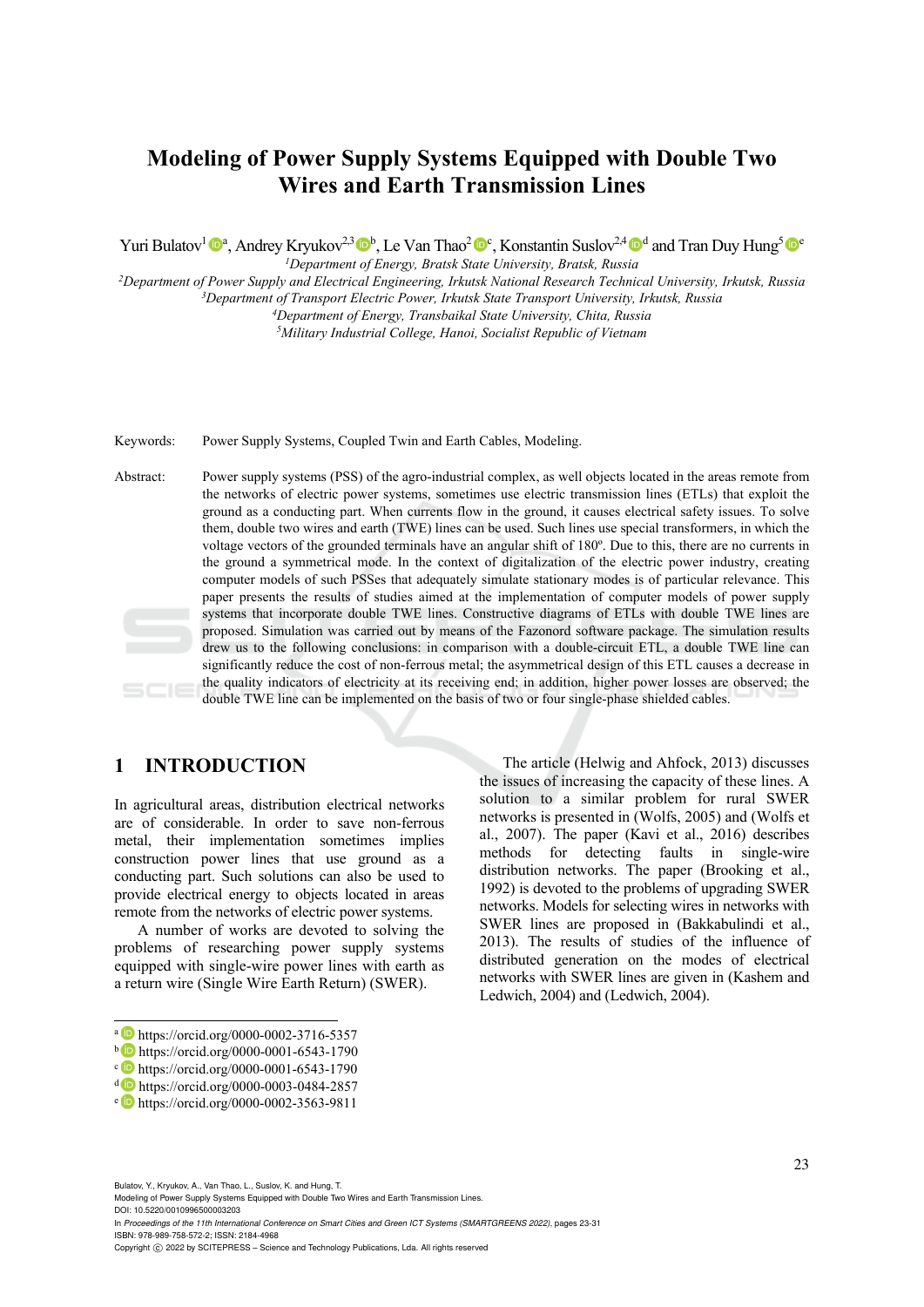An article (Nkom et al., 2019) discusses the challenges of using SWER lines in rural Africa. The article (Nkom et. al., 2018) provides a solution to the problem of narrow-band modeling of single-wire power lines. When currents flow in the ground, electrical safety becomes an issue. To solve them, dual lines "two wires - ground" (TWE) can be built, which were first considered in the papers (Andreev, 1952) and (Filshtinsky, 1952). The development of this idea is given in (Buryanina et al., 2005). These lines use special transformers in which the voltage vectors of the grounded terminals have an angular shift of 180º. Due to this, there are no currents in the ground in a symmetrical mode.

In the context of the electric power industry digitalization (Vorotnitsky, 2019), the problems of creating digital models of PSS with double TWE lines to ensure adequate simulation of stationary modes acquire a special relevance. Such models can be formed on the basis of developments (Zakaryukin and Kryukov, 2005) implemented in the Fazonord software product. These developments are based on the ideas of building models of elements of electric power systems (EPS) based on phase coordinates; at the same time, the main power elements of the EPS, which include electric transmission line and transformers, are considered as multi-wire or multiwinding objects and are presented in the form of lattice equivalent circuits with a fully connected topology. Based on this approach, methods and computer technologies have been implemented, the distinctive features of which are as follows:

• *multi-phase*, which consists in the possibility of modeling multi-phase systems (single-phase, three-phase, four-phase, six-phase and their various combinations in one network);

• *multi-mode,* which allows modeling a wide

range of EPS modes: normal and emergency, asymmetric, non-sinusoidal, limiting in terms of static aperiodic stability;

• *multitasking*, providing the possibility of solving additional problems relevant for practice: determination of induced voltages on adjacent transmission lines; calculation of the intensity of electromagnetic fields created by traction networks; parametric identification of transmission lines and transformers according to measurement data; accounting of active elements of the EPS; modeling of thermal processes during ice melting.

### **2 DOUBLE TWE LINE**

To justify the use of double TWE lines and to determine their effectiveness, it is necessary to develop adequate computer models. Since the double TWE lines are characterized by an asymmetric structure, it appears reasonable to build their models on the basis of phase coordinates. Below are the results of simulating the modes and electromagnetic fields (Buyakova et al., 2018) of a double TWE line with a voltage of 35 kV with respect to the ground, Fig. 1.

The coordinates of the wires of this line with a length of 5 km with 95 mm2 aluminium conductor steel reinforced cables are shown in Fig. 2. To assess energy efficiency, power quality and electromagnetic safety conditions, the corresponding indicators were compared with the results of simulating the modes and electromagnetic fields (EMF) of a three-phase power trans-mission line with 95 mm2 aluminium conductor steel reinforced cables, non-standard voltage of 35 kV with respect to the ground and a line voltage of 60 kV.



Figure 1: Schematic diagram of the overhead TWE lines.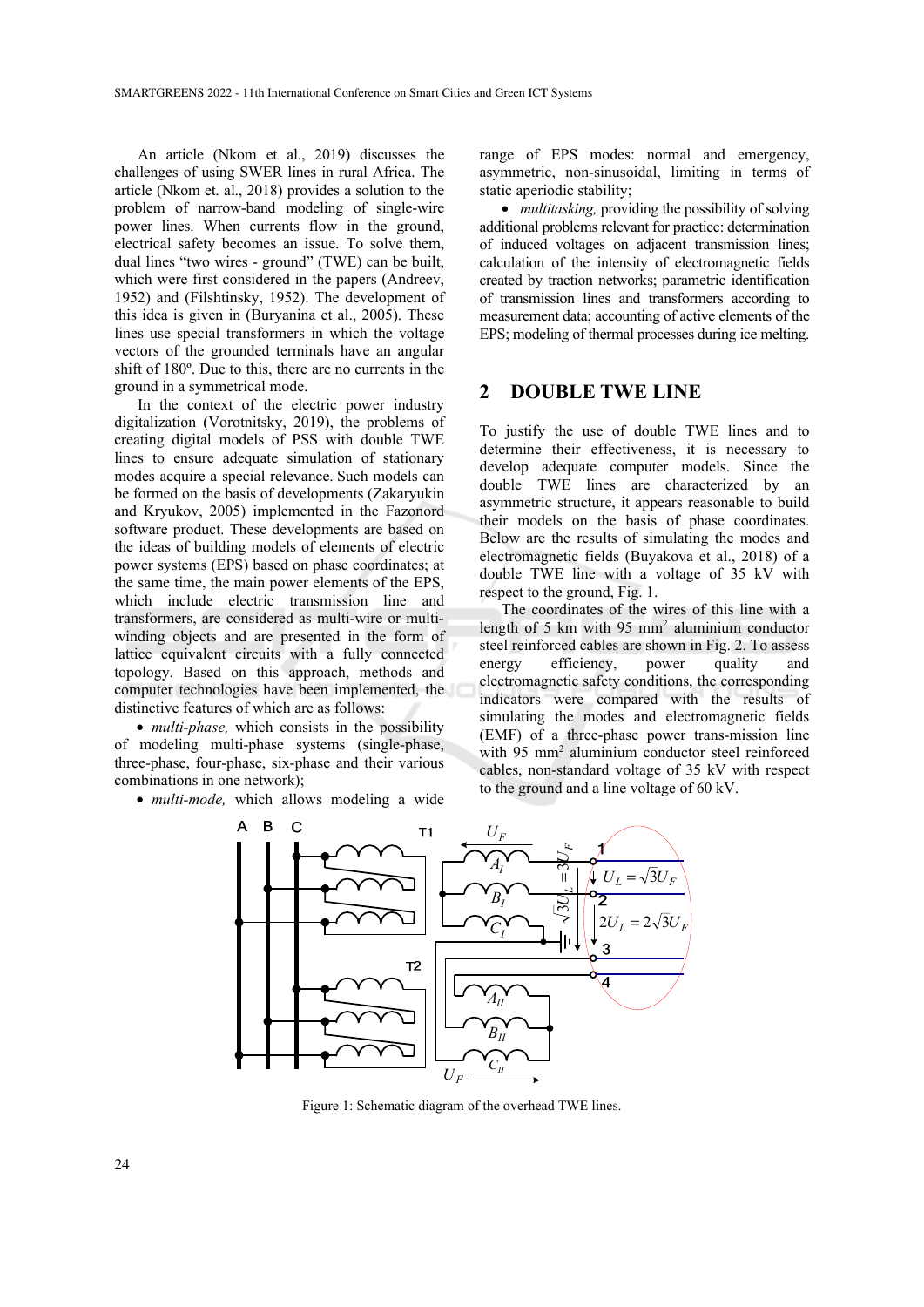

Figure 3: Vector voltage diagrams of the phases of the secondary winding of transformers: (a) – T1, the fifth group of connections;  $(b) - T2$ , the eleventh group of connections.

The lack of current in the ground can be illustrated using vector diagrams of voltages on the secondary windings of transformers (Fig. 3). These diagrams were obtained as a result of determining the mode of the double TWE line without the grounding of phase C. The mode calculation was carried out with loads of  $4 + j3$  MV⋅A per phase at the receiving end. Figure 3 shows that for the groups of transformers 5 and 11, the voltage vectors of the grounded terminals are in antiphase. This ensures that there are no ground currents in symmetrical modes.

The results of determining the PSS modes by the double TWE line show that on the 10 kV side of the consumer substation, connected at its receiving end and at the loads indicated above, the voltage asymmetry factor in the return sequence is 0.8%, and the total current flowing into the ground is 0.16 А. Dependences of losses and asymmetry in the electric transmission line (ETL)-60 and a double TWE line on the transmitted active power are shown in Figs. 4 and 5. They were obtained with a power factor of 0.89. The analysis of these dependences implies that the double TWE line is characterized by higher losses in comparison with the ETL-60 (Fig. 4). At the receiving end of this ETL, a significantly greater asymmetry is observed. Figures 6 and 7 show the dependences of the EMF strengths of the double TWE line on the x coordinate, which is measured from the center of the line.

Figure 8 shows three-dimensional diagrams of the strengths of the electric (a) and magnetic (b) fields created by the double TWE line.

The simulation results draw us to the following conclusions:

1. In comparison with the ETL of traditional design, the TWE line has higher losses and voltage asymmetry at the receiving end;

2. The strengths of the electric field directly under the wires of the TWE ETL is 33% higher than the same indicator for the 60 kV ETL;

3. The maximum amplitude of the magnetic field of the TWE ETL is twice as high as that one of the 60 kV ETL.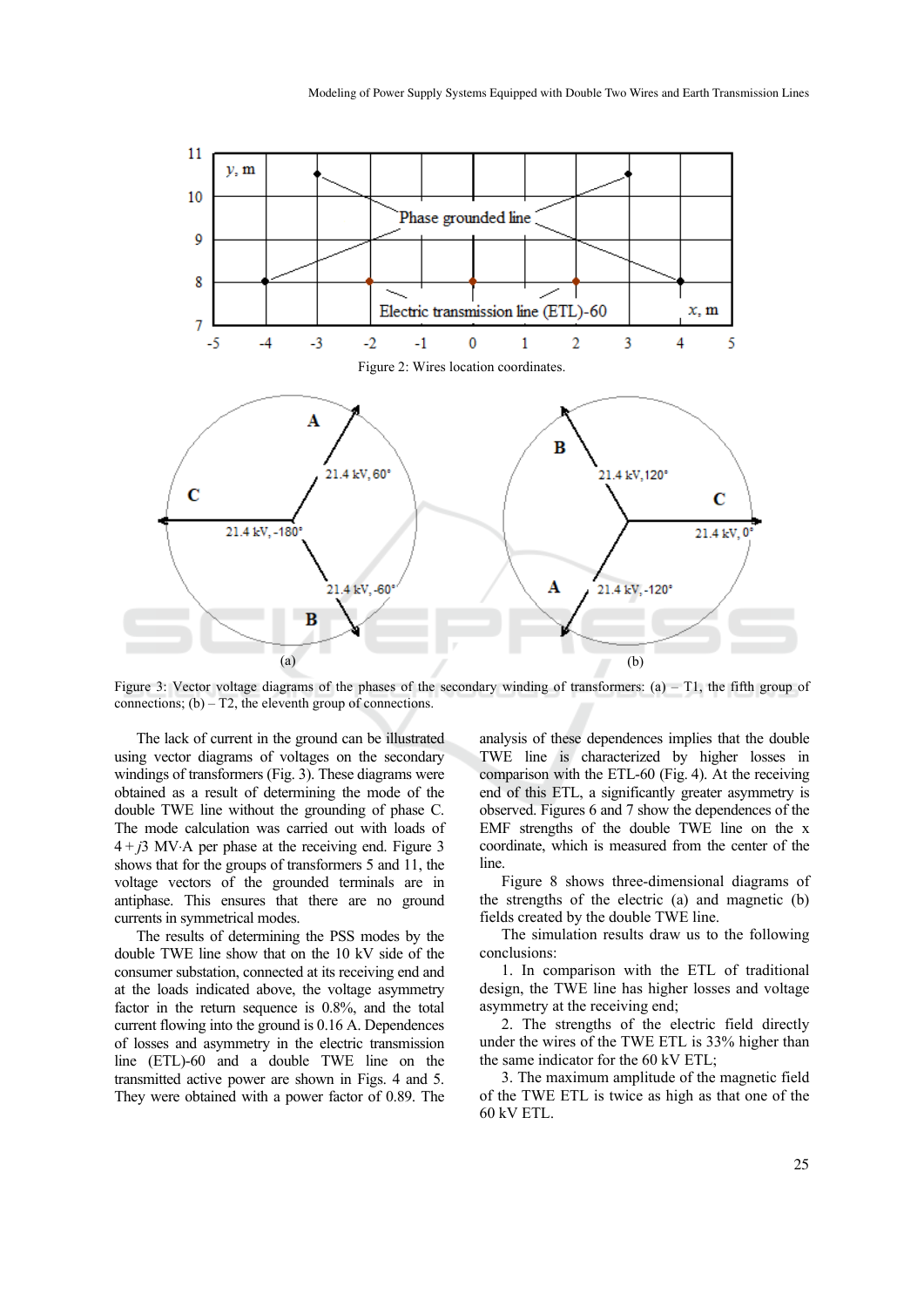

Figure 6: Dependences of the amplitudes of the electric field strengths at the height of 1.8 m on the x coordinate.



Figure 7: Dependences of the amplitudes of the magnetic field strengths at the height of 1.8 m on the x coordinate.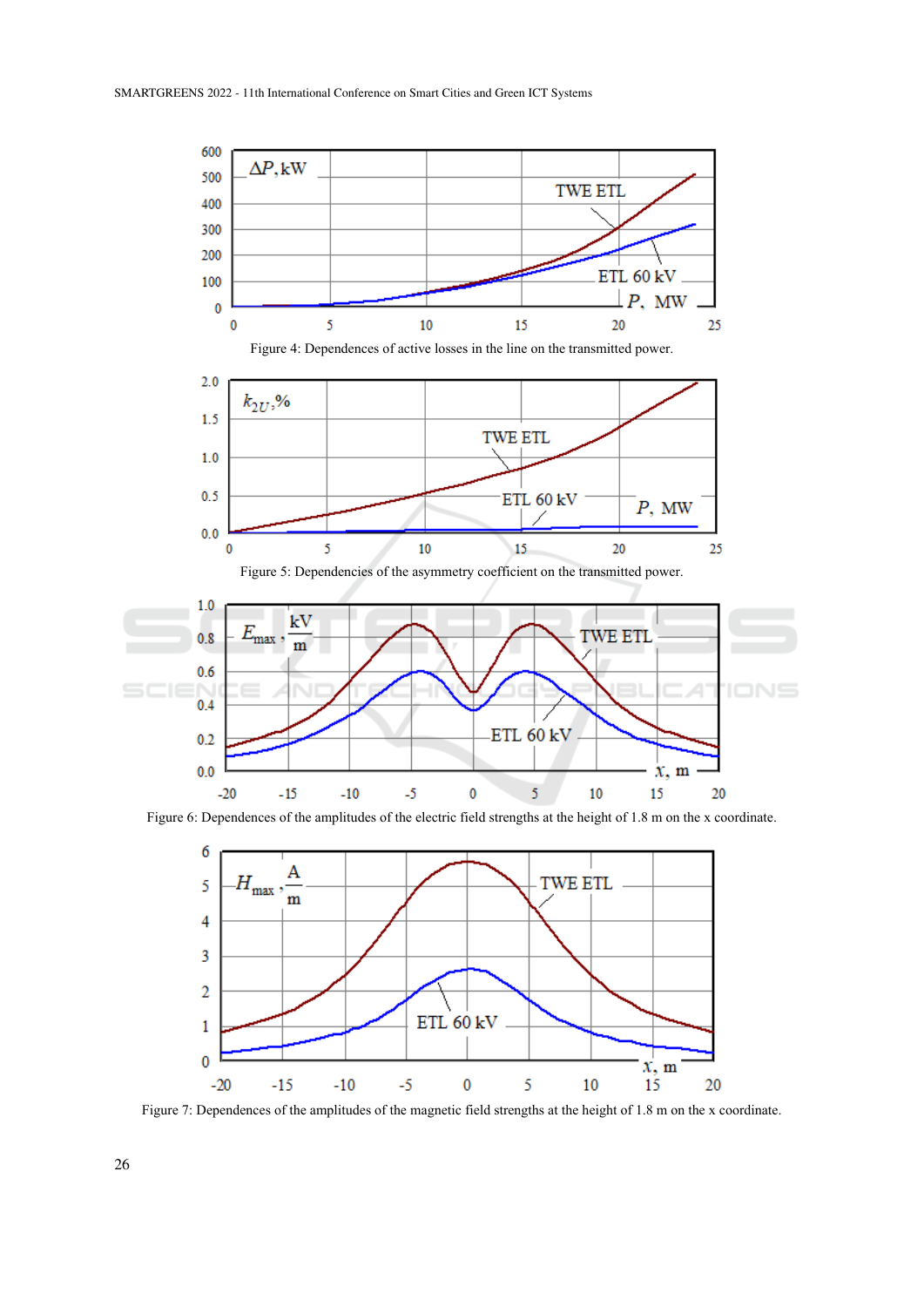

Figure 8: Volumetric diagrams of electric (a) and magnetic (b) field strengths of the double TWE line.



Figure 9: Schematic diagram of the two-cable TWE line connection.

### **3 THE TWE LINE BUILD WITH TWO SPECIAL DESIGN CABLES**

In some cases, when forming a PSS, the use of overhead electric transmission lines is limited. Such situations are typical for some settlements, sites of industrial enterprises, as well as for areas with high wind loads. In addition, the use of cable TWE lines can be expedient for the transmission of electricity by submarine cables to facilities located on the islands of rivers, lakes, and seas.

Implementation of a double TWE cable line may use the proposed in (Buyakova et al., 2019) constructive scheme based on two single-core shielded cables with molecular cross-linked polyethylene insulation.

In contrast to the widely used designs, cable shields for this ETL should ensure that the flow of currents are proportionate to the currents of the conductors. In addition, they must have the same insulation class as the conductors. Such cable lines can be placed in galleries, overpasses and on other structures of a similar type. The cable line diagram (Fig. 9) corresponds to Fig. 1; operating currents of the cable line flow through the shields. The location coordinates of the conducting parts of a double cable line are given in Fig 10. The electrical parameters of the conductors and shields are the same as in the above-discussed overhead TWE ETL.

The diagram showing the currents distribution through the wires of overhead and cable lines is given in Fig. 11. We can observe some differences in the currents of conductors and shields of the cable TWE ETL which is associated with its asymmetric design.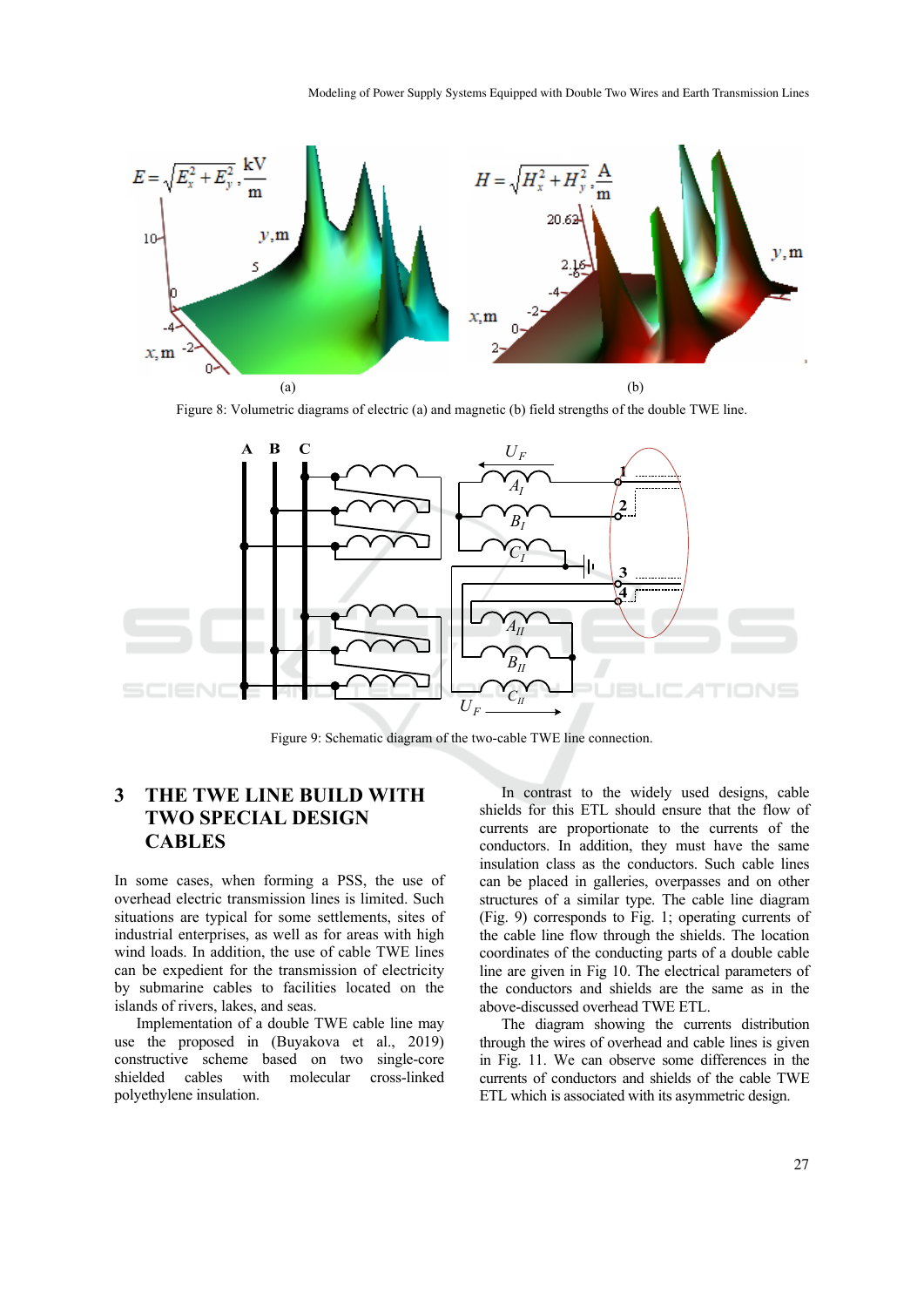

Figure 10: Coordinates of conducting parts.

Vector diagrams characterizing currents and voltages at the receiving and outgoing ends of the cable TWE line are shown in Figs. 12 and 13. The input voltages and currents of cable lines are far from a symmetrical four-phase system, but the voltages and load currents on busbars of the 10 kV transformers are symmetrical with a return sequence voltage asymmetry coefficient equal to 0.5%.

Figures 14-16 show comparative graphs characterizing energy efficiency, power quality indicators for asymmetry and electromagnetic safety of the considered cable line design in comparison with a four-wire overhead line.

Compared with the overhead line, the cable TWE line is characterized by a significantly lower level of asymmetry (Fig. 15). However, higher magnetic field strengths are created near the cables. With the same cross-section of the conducting parts, the active power losses for overhead lines and cable TWE lines differ insignificantly (Fig. 14).





Figure 11: Currents in the wires of the overhead line and cables at the starting ends of the ETL.

Figure 12: Vector diagrams of at the outgoing end of the cable TWE line.

![](_page_5_Figure_10.jpeg)

Figure 13: Vector diagrams of voltages on 10 kV busbars.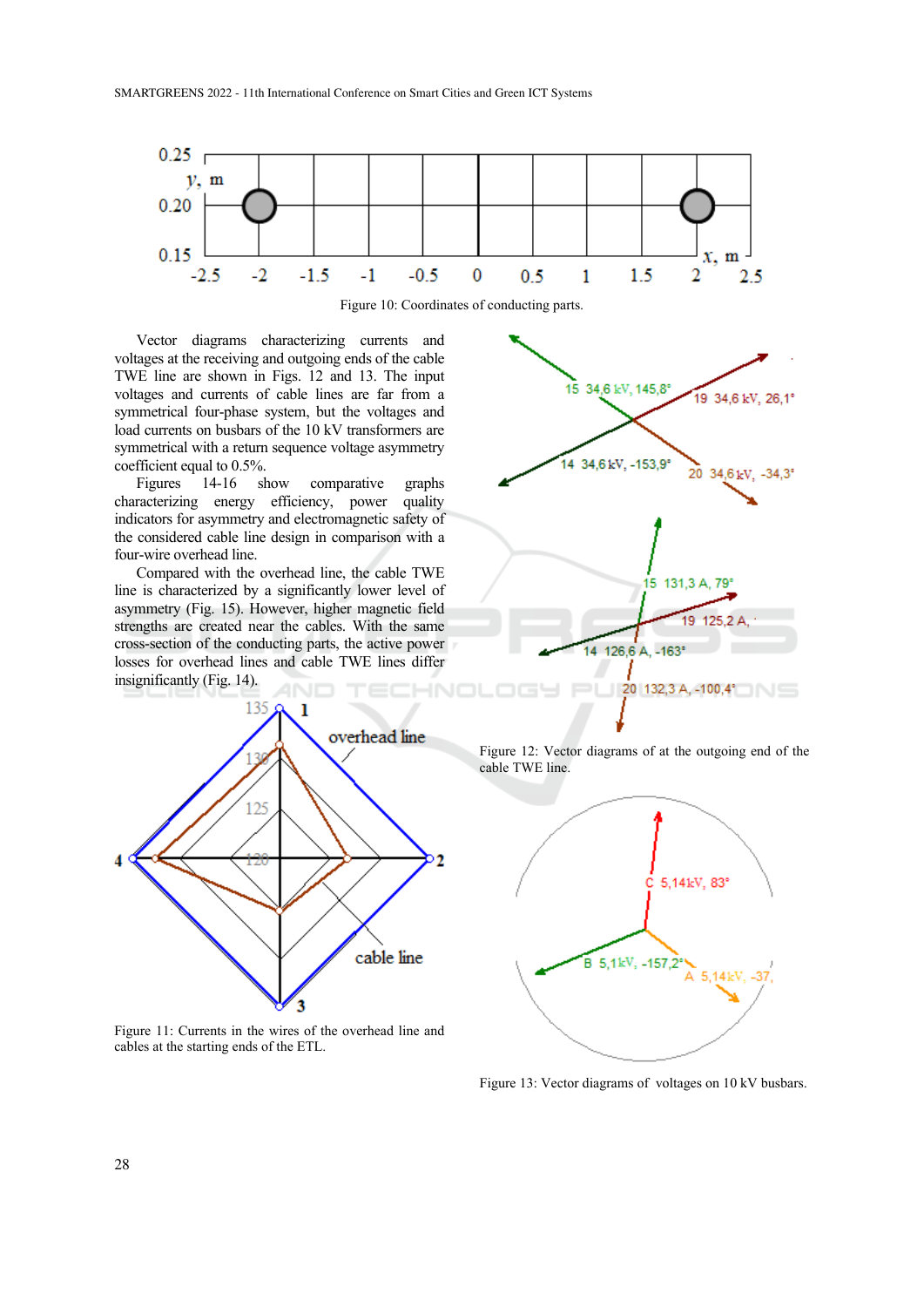![](_page_6_Figure_1.jpeg)

Figure 16: Dependences of the amplitudes of the magnetic field strengths at the height of 1.8 m on the *x* coordinate.

# **4 THE TWE STRUCTURE BASED ON FOUR CABLES OF A STANDARD STRUCTURE**

It is possible to consider a scheme of the TWE line which implementation requires four typical molecular cross-linked polyethylene cables, Fig. 17. Its cross-section is shown in Fig. 18.

In simulation, it was assumed that the cable shields are grounded on one side. At shield currents of 8.2 A, the total current did not flow through the ground electrode. Dependences of losses on the transmitted active power at are shown in Fig. 19 for the following types of TWE lines: overhead, two-cable, and fourcable lines. For all types of TWE lines, the losses are almost the same (Fig. 19). Asymmetry at high transmitted powers prevails in the double overhead TWE line. However, at low powers, asymmetry is greater in the four-cable line, although the asymmetry coefficient does not exceed 0.5%. The dependences of the amplitudes of the magnetic field strengths on the *x* coordinate are shown in Fig. 21.

Analysis of the simulation results allows us to conclude that the four-cable TWE line, when compared to the two-cable one, is characterized by a higher level of asymmetry and creates a magnetic field of the same order.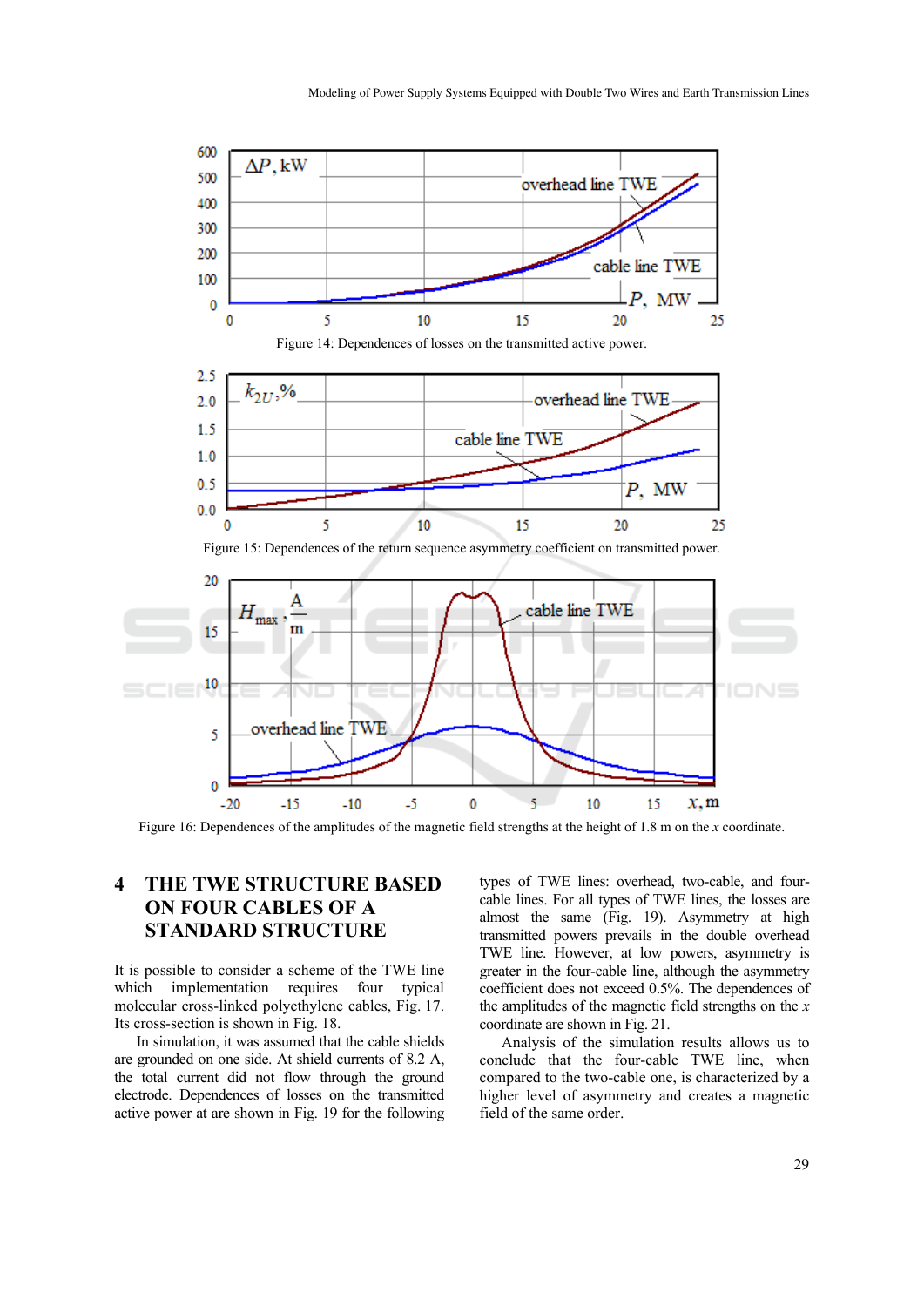![](_page_7_Figure_1.jpeg)

Figure 17: Schematic diagram of the four-cable TWE line connection.

![](_page_7_Figure_3.jpeg)

Figure 20: Dependences of the asymmetry coefficient on transmitted power.